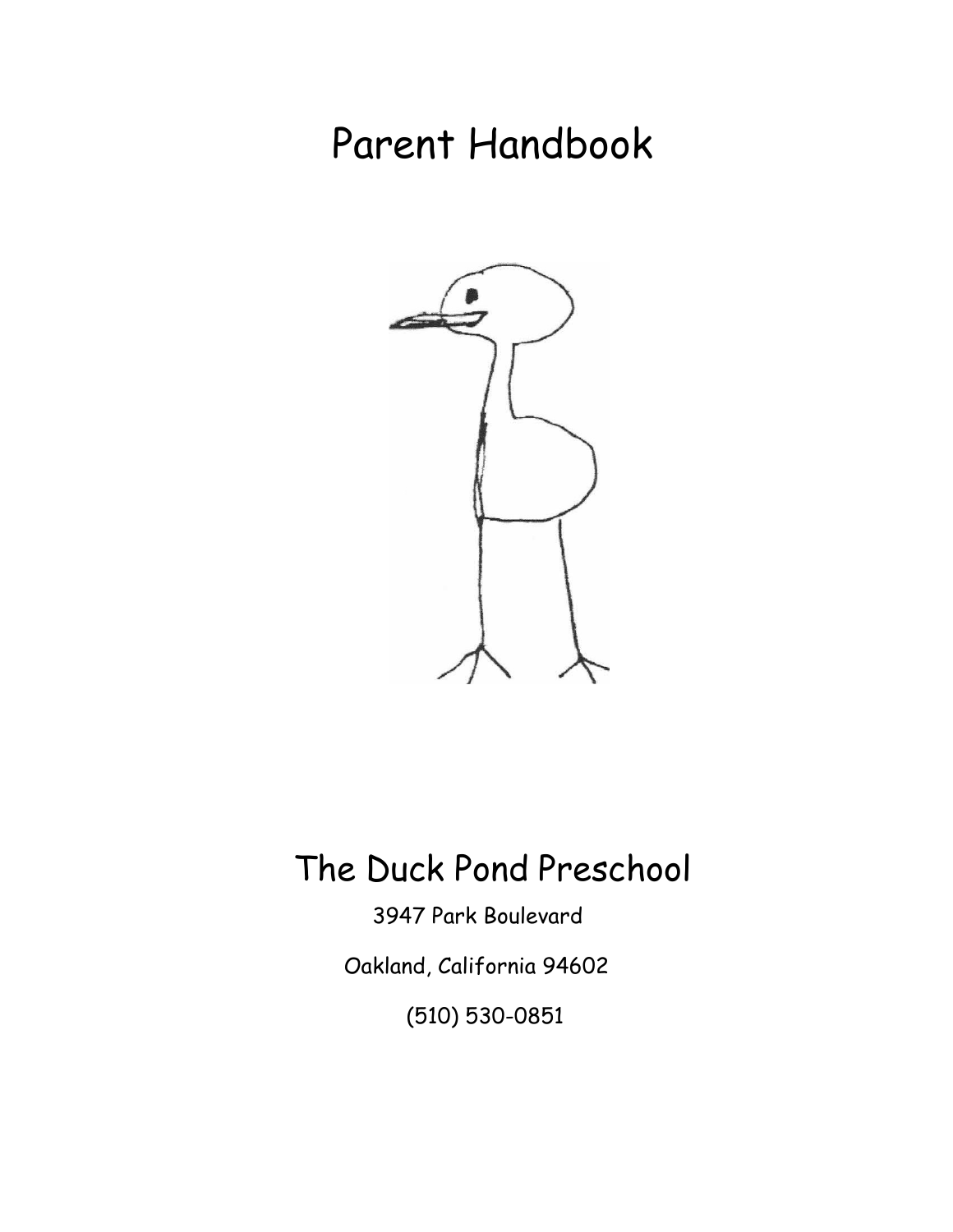## INTRODUCTION

The Duck Pond is a small, full-day preschool in the Glenview district of Oakland. It is licensed for twenty-five (25) children, accommodates twenty-seven families and offers a four-or five-day program.

### PHILOSOPHY

At The Duck Pond, our work with children is rooted in the belief that the most important experience of early childhood is the development of a strong and positive self-concept, both as an individual and as a member of a social group. We rely on the following principles to fulfill this goal:

- We view children as capable, intelligent beings worthy of respect.
- We focus on meeting the physical and emotional needs of each child on an individual basis.
- We create an environment that fosters curiosity and the ability to grow through access to stimulating materials and learning experiences.
- We feel that play is the most valuable vehicle for learning.
- We integrate Art, Language Arts, Science, Mathematics, and Music into our daily life.
- We actively adopt a Project Approach and concepts from Reggio Emilia into our developmental approach to early childhood education.
- We conscientiously adhere to the ethics and standards recommended by the National Association for the Education of Young Children.
- We encourage children to respect their own and others' limits, to participate in decisions that affect them and to resolve conflicts that arise amongst themselves.
- We pursue long-term relationships with each other in the belief that a strong community of teachers, parents, and children is a necessary component of early growth and development.
- We believe that each child grows at his or her own pace. We respect and support that pace, and do not push toward a prescribed end.
- We encourage honest communication between staff and parents about each family's preschool experience.

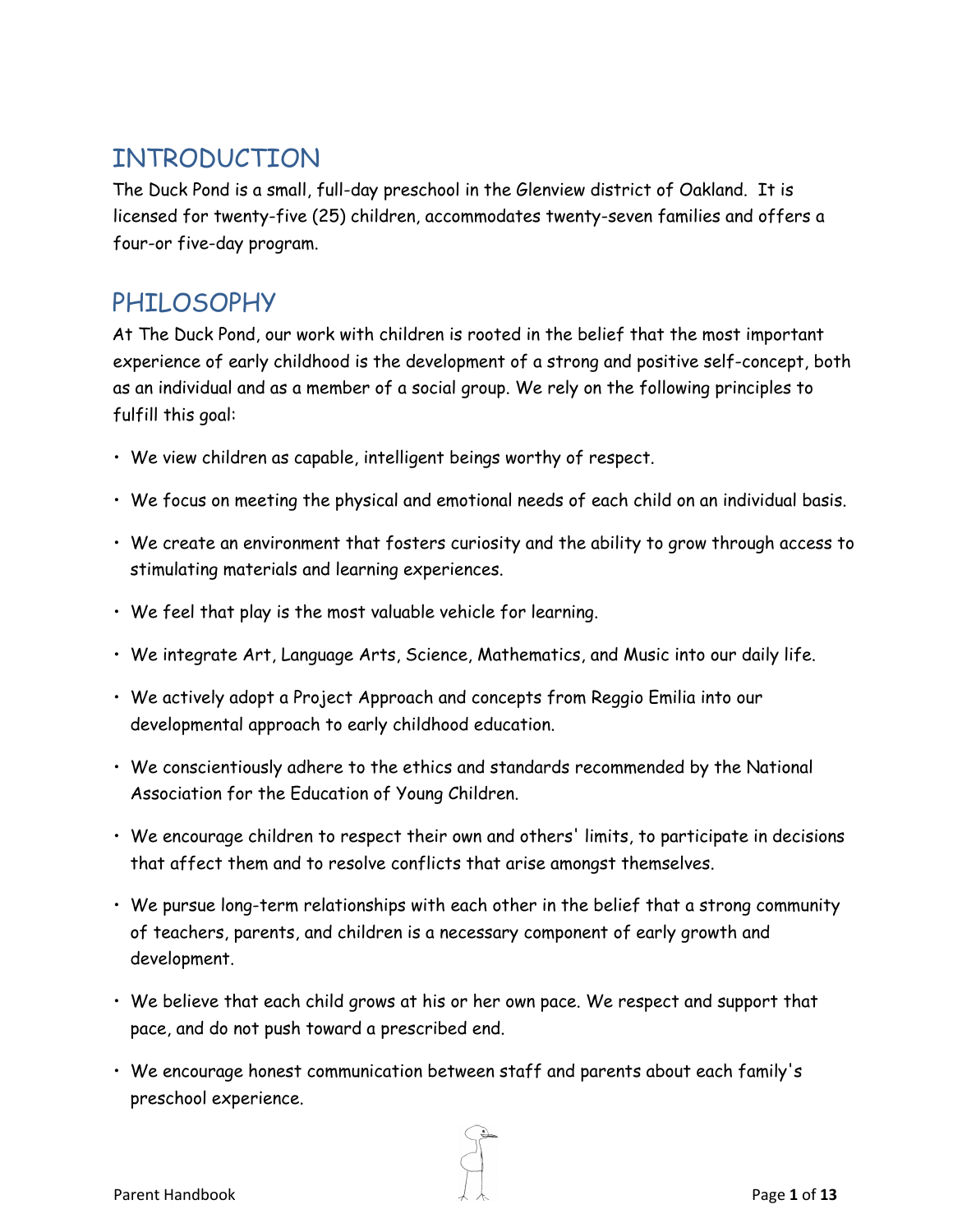### **GUIDANCE**

Although often considered synonymous with punishment, the word "discipline" comes from the Latin root disciplina, meaning instruction or training. We use this interpretation of discipline as guidance to define our approach to conflict resolution and behavior modification. We do not use any form of corporal punishment.

Our goal is to create an environment in which each child is sufficiently stimulated and engaged, thus reducing the frustration that can occur in group settings. We model respectful and nurturing behavior as another means of preventing conflict.

Small children are still very egocentric and often not yet capable of understanding the concepts of sharing or taking turns. Therefore, redirecting children to other activities when conflict occurs is often the most effective disciplinary technique. As the children develop, we increasingly involve them in conflict resolution. Negotiation and mediation are an integral part of our curriculum.

When prevention, redirection and negotiation are not sufficient to deter inappropriate behavior, we work with the children to set limits. Any consequences are non-punitive, respectful, and reasonable.

### STAFFING & RATIOS

The Duck Pond is committed to excellence in early childhood education. We encourage our teachers to complete higher education courses, pursue advanced degrees, and attend early childhood education conferences, courses, and workshops throughout the year. We credit our low teacher turnover to careful selection of staff, excellent working conditions, and a commitment to respectful compensation and benefits.

The Duck Pond maintains a 9:1 and often a 6:1 child-to-adult ratio. Every teacher has current CPR and Pediatric First Aid certificates.

Owner and director Lois Cottrell has extensive experience, education, and training in early childhood development and education. For over twenty years her academic and professional focus has been on families and children. She received her Master's degree in Education from Mills College and has traveled abroad for a closer examination of the work in Reggio Emilia, Italy. The children love Lois's sense of humor and contagious enthusiasm.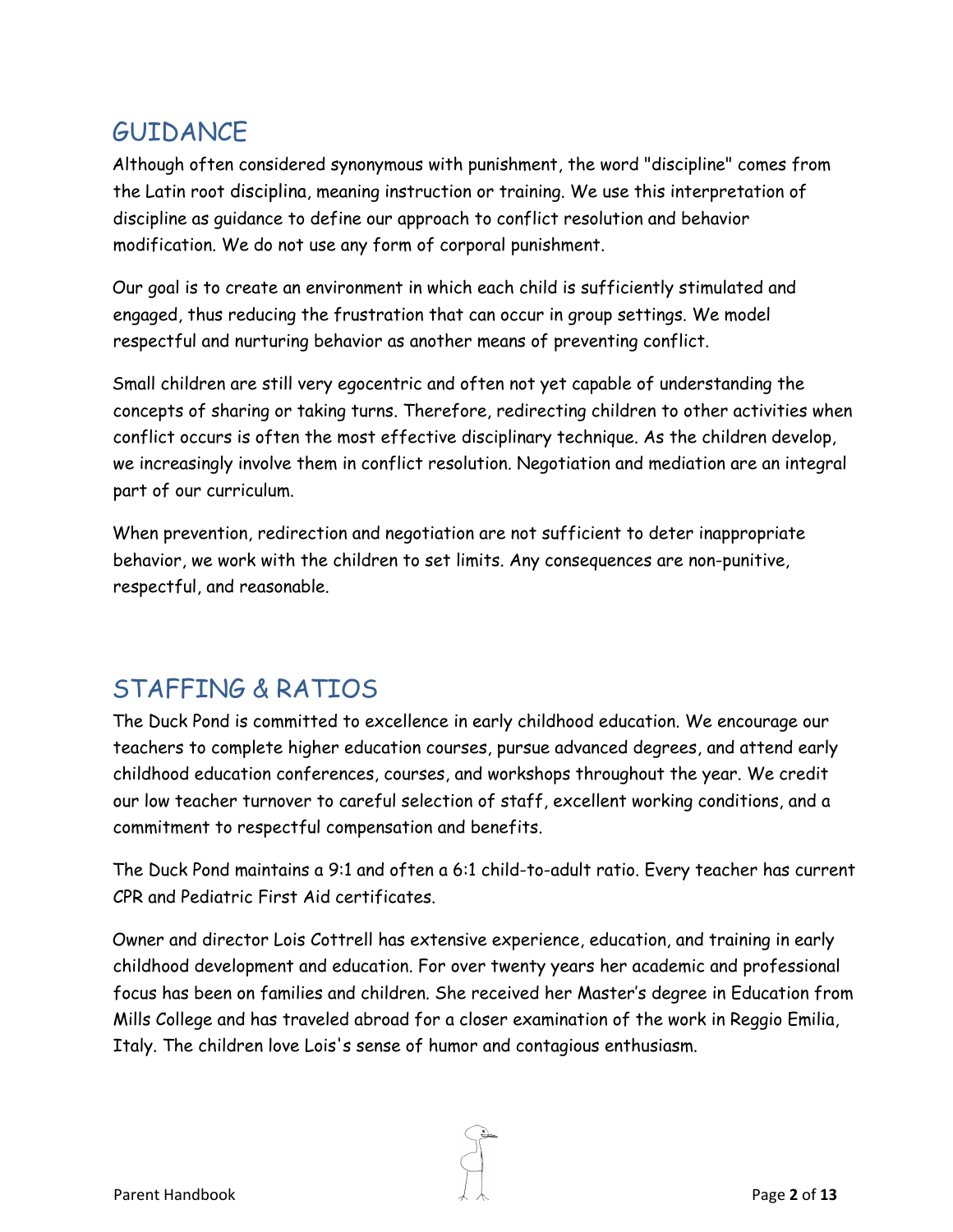# THE DUCK POND COMMUNITY

#### Children in Community

The idea of community is central to The Duck Pond philosophy, and children are at the center of our community. The teacher's guide the children in developing a strong sense of themselves both as individuals and in relation to other children at the school. The children understand that they are members of a social group and that they have responsibilities to that group. The children are respected and are encouraged to show respect to others at school. Independence and individual opinions are encouraged, and at the same time, children see that their own needs, thoughts, and opinions are sometimes but not always the same as those of other children or those of the group as a whole. The children are encouraged to use their words to express themselves. The teachers respect, take care of and support the children and thereby become models for the children to treat others similarly, regardless of personality, age, or individual opinions.

### Program

At The Duck Pond children learn primarily through play with each other. Mornings tend to be a more structured time of day, with circle time, enrichment activities, and art activities in addition to free play. In the afternoon, free play predominates. In the yards, children climb the play structure, ride bikes, dig in the sandbox, run, or play ball. Indoor play may involve art, reading, or dress-up imaginative play.

### Age Groups

Ducklings (2-3 yrs.)

Our Ducklings (children must be two before September 1st to join this group) are able to grow, develop, and bond in a space designed just for toddlers. Teachers use a more hands on style with these 2-3year-olds, whether it is concerning guidance and redirection, comfort, or assistance with skills. The Ducklings' teachers take care of all their needs, including diapering, napping, and potty training. The Ducklings have a circle time in the morning, which involves board books, music, movement, and snacks instead of longer discussion which may be part of the older children's circle time.

The Raccoon and Froggie children have more developed verbal and physical skills. Teachers use observation, modeling, and discussion more with this age group to introduce concepts, lead activities, and resolve conflict. At certain times, the Raccoon and Froggie children are

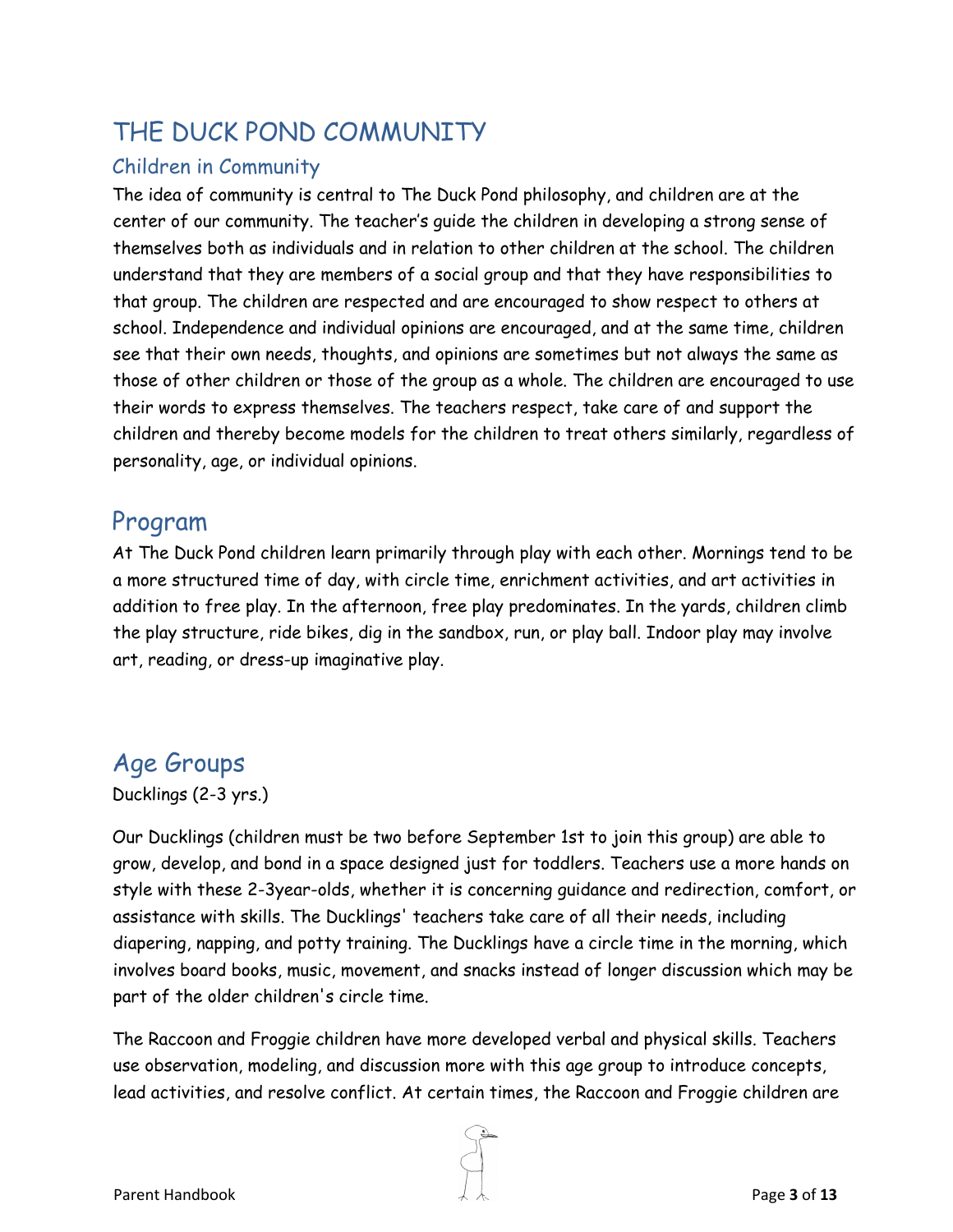grouped by age (3-4 and 4-5year-olds). This enables them to foster a bond with their peer group and the teachers to offer age-appropriate activities.

```
Froggies (3-4 yrs.)
```
The Froggies (children must be three before September 1st to join this group) are leaving toddlerhood and entering the world of preschoolers. For the first time they are joining in on daily jobs, learning the skills of mediation, taking care of personal needs, and becoming aware of the feelings of others.

```
Raccoons (4-5 yrs.) and Dragonflies (5-6 yrs.)
```
This is a pre-kindergarten group (children must be four before September 1st to join this group). This group has some planned academic activities to prepare for kindergarten. Writing journals are a daily part of this group's activities, along with math games, alphabet games, story dictation and book publishing.

### Daily Jobs

The children's sense of community is enhanced by the daily assignment of jobs. The jobs rotate daily, and children can get help in completing them from a teacher or another child. Examples of jobs include collecting the mail, feeding the animals, pairing and organizing the shoes, setting out lunch, and acting as supervisor (making sure all the jobs are done), mediator (helping to resolve conflict between children by modeling the teachers' conflict resolution techniques) or caregiver (taking an ice pack or giving a hug to a child who needs it).

# $Enrichment<sup>1</sup>$

The Duck Pond enhances its program by bringing in outside teachers to share their skills as well as by taking the children out of school on field trips. All outside teachers are supervised while at The Duck Pond Field trips and enrichment classes are planned with consideration of the children's ages and interests.

Ducklings may take a field trip to the Little Farm, while Raccoons may go to the Alameda County Food Bank for a tour.

<sup>&</sup>lt;sup>1</sup> Enrichment activities may be suspended due to Covid-19 restrictions and limitations.

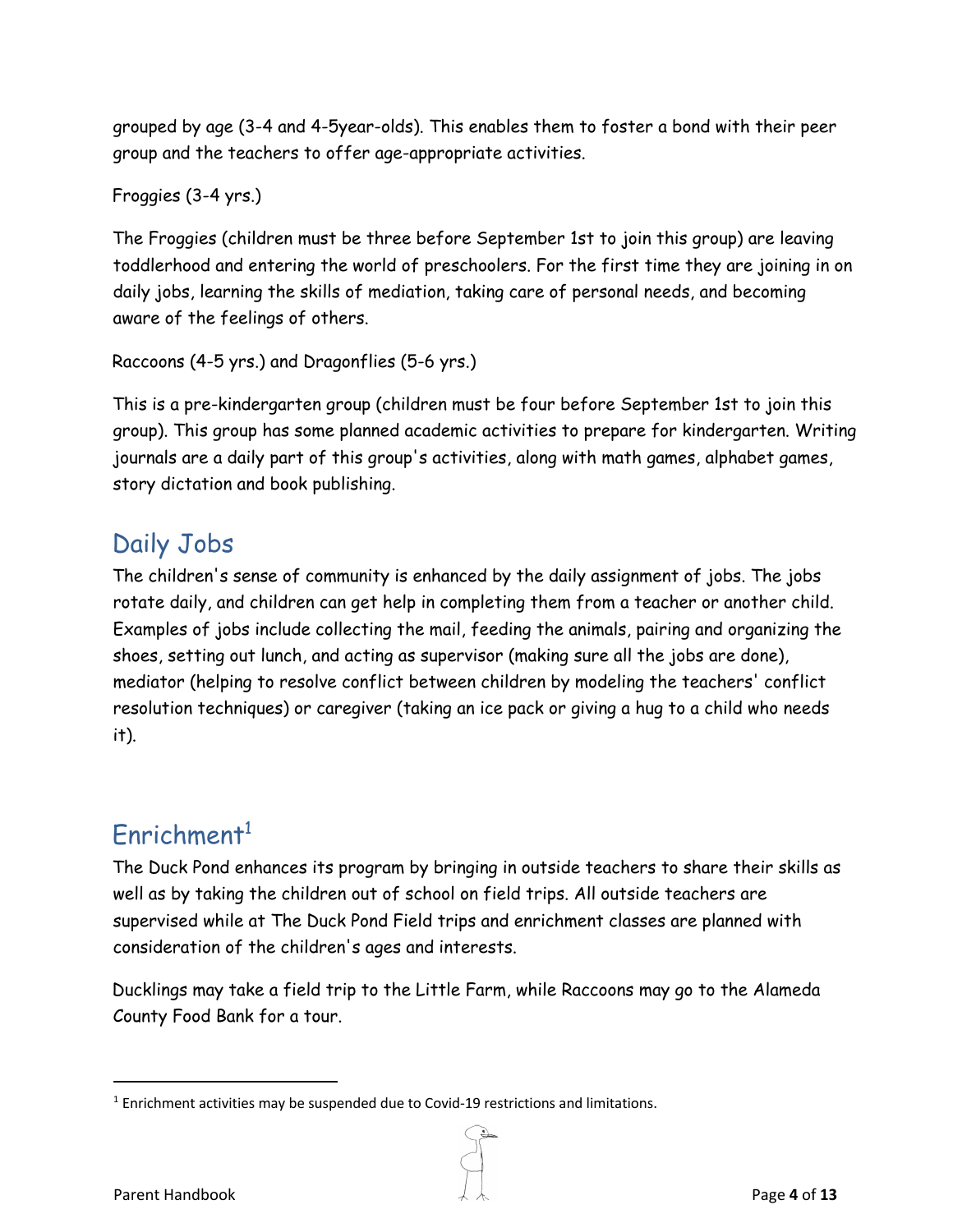The Duck Pond's enrichment activities are supported primarily through the proceeds of

our annual fundraising auction. The following enrichment activities are currently offered at The Duck Pond.

- Yoga
- Storytelling by Mary Ellen Hill
- Music with JamaRoo
- Field trips including: Tilden Park Little Farm, Tilden Park Steam Trains, Piedmont Fire Station, Oakland Zoo, Lawrence Hall of Science, Ardenwood Historic Farm, San Francisco Symphony Children's Performance (Raccoons only), Alameda County Food Bank (Raccoons only), Lindsay Wildlife Museum, Bay Area Discovery Museum, and others.

### Families in Community<sup>2</sup>

Family involvement in The Duck Pond community is welcome and encouraged. Family involvement contributes to the success of a small school. More importantly, family involvement extends the school community and engenders excitement and pride in the children. Examples of organized family events at The Duck Pond are:

- Back-to-School Parent Cocktail Party
- Halloween "Spooky" Party
- Fall, Winter, Spring, and Summer Parties
- Thanksgiving Friendship Feast
- Holiday Party
- Parent Tea Party
- Fundraising Auction
- Parent Breakfast
- Summer Camping Trip
- **Graduation**

Every two-parent family is required to participate in 20 hours of school activities, and every single-parent family is required to participate in 10 hours of school activities per year. Attending meetings and social gatherings, driving on field trips, and contributing to the

<sup>&</sup>lt;sup>2</sup> Family and Community activities may be suspended due to Covid-19 restrictions and limitations.

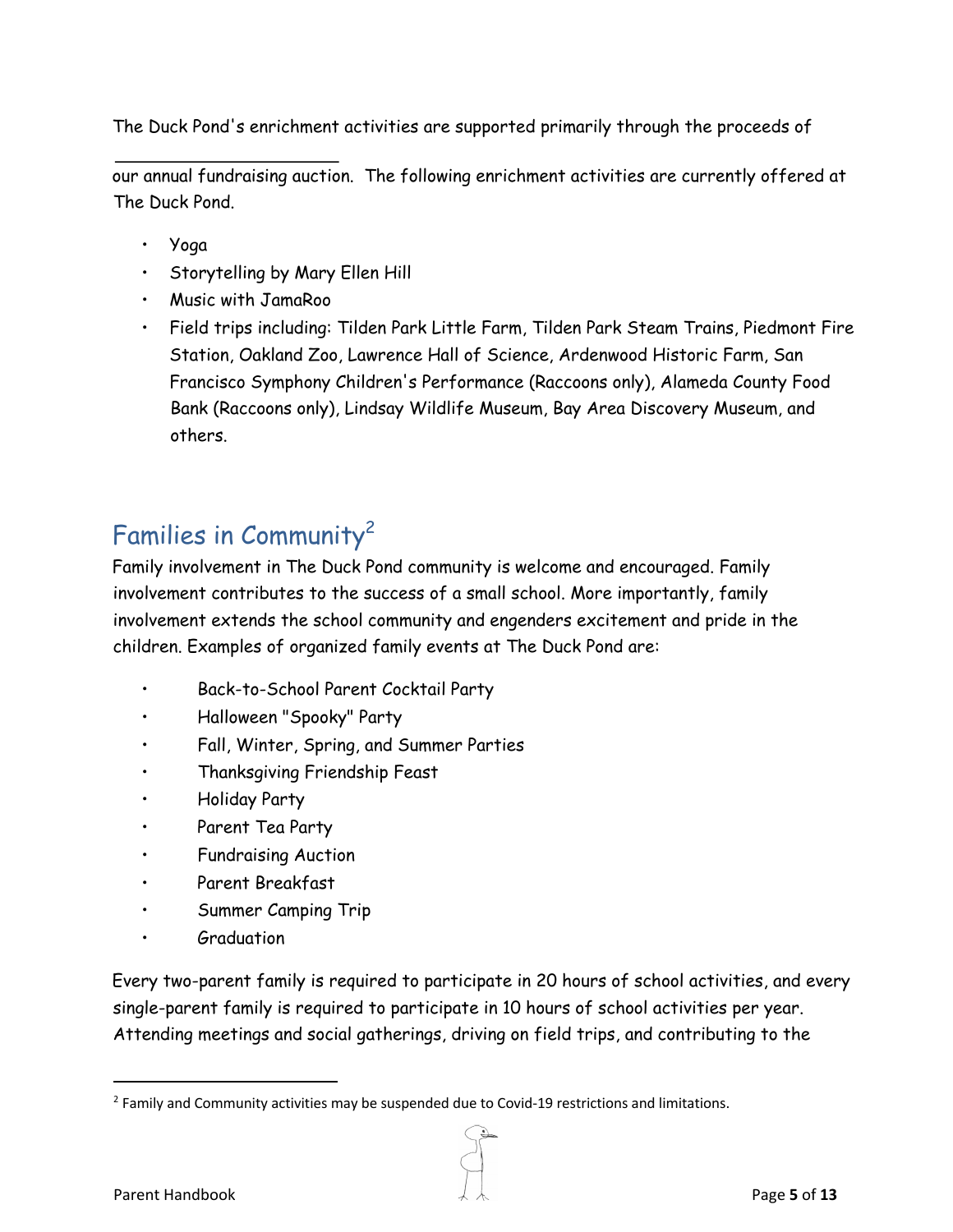maintenance of the building or other materials all count toward this requirement. Active parent committees (that also count toward annual hours) include Library, Building Maintenance, Auction Planning, Community Support, Class Parent, Camp-out Coordinator, Tahoe-trip Coordinator and Moms/Dads group. In addition, parents are encouraged to join school activities, share their talents and traditions, or volunteer time in other ways.

Families who cannot participate, or who do not complete their hours by June 30th, will be assessed a fee of \$15 per hour missed.

State law requires all on-site volunteers to have a tuberculosis clearance from their physician and a criminal record clearance. These are relatively easy to obtain. Copies of driver's licenses and evidence of auto insurance must be on file for anyone driving on field trips.

### Our Neighborhood

The Duck Pond children sometimes venture out in the neighborhood on walks to the park for a picnic lunch or to help clean up on Earth Day, or to the Glenview business district to say "Hello" to our local merchants. In these ways, the children begin to understand how a community and neighborhood work.

### Social Responsibility

The Duck Pond teachers encourage children to take the caregiving they provide to each other and apply it to the neighborhood, to living things, and to our world. Circle time often includes discussion of how to show respect for and take care of animals, nature, and other people. The work of Martin Luther King, Jr. and Rosa Parks, among others, is highlighted each year in discussion and song. Each year, the Raccoons raise money and donate food for the Alameda County Food Bank.

### GENERAL INFORMATION

#### School Hours

Our hours are Monday – Friday, 8:OOAM until 4:30PM. We offer a four-, or five-day (per week) toddler program for children aged 2 - 3 years, and four-day and five-day programs for preschoolers aged 3- 5 years. We do not offer half-day care. Some families sign up for full days and choose to use only part of the day.

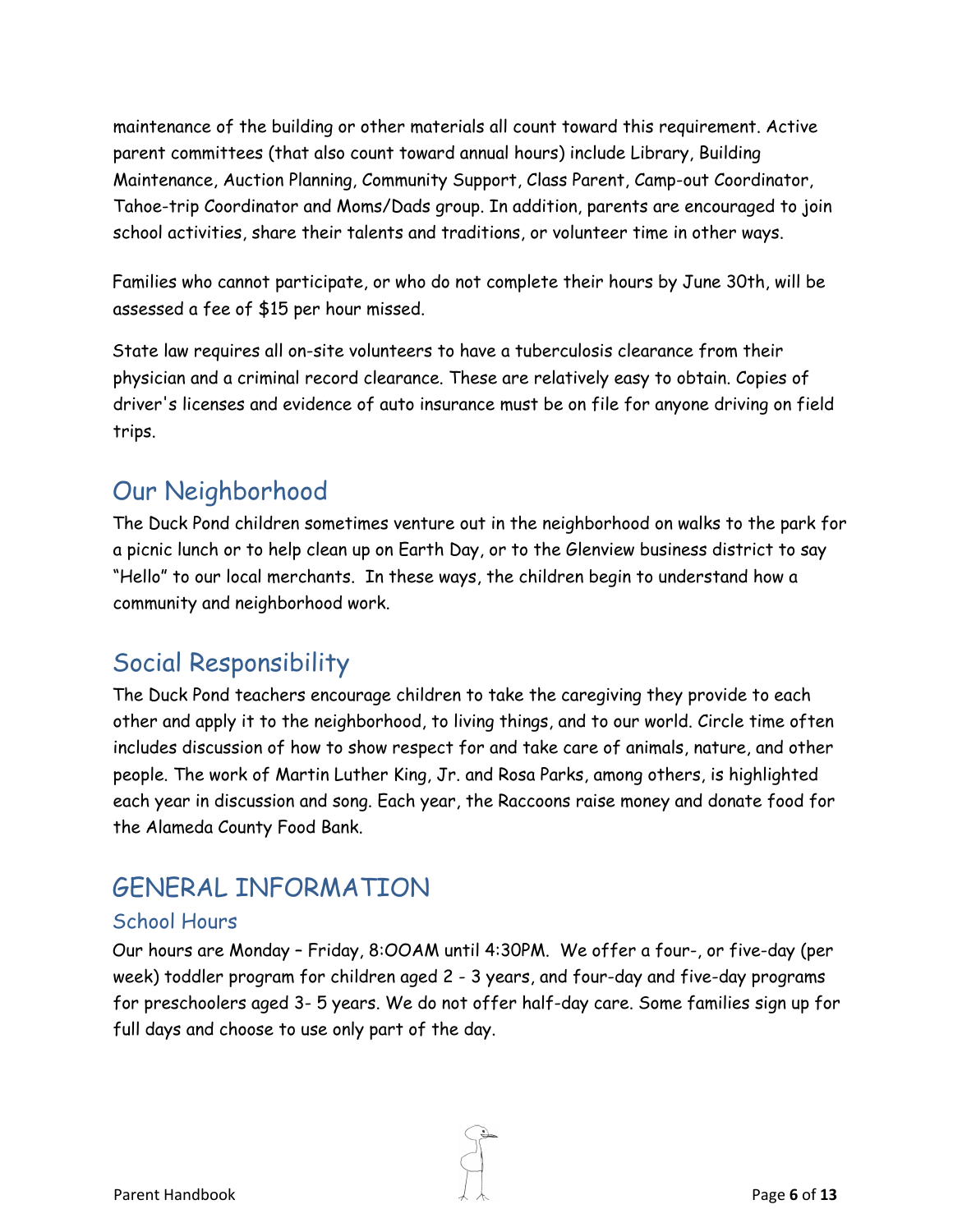#### Attendance

Parents or caregivers are required to sign children in and out of The Duck Pond with a full legal signature and the time of day. The sign-in sheet is located by the front door. Children are not required to attend or arrive at a prescribed time. However, we do require a call if a child will not be attending when normally scheduled or will be arriving after 9:00 AM. This courtesy helps us to plan our day and may allow another family to add extra care.

#### Daily Schedule

We keep our daily schedule fluid enough to respond to the children's changing needs. However, we strive to maintain familiarity, as children seek security in a predictable routine. The general schedule is as follows:

• 8:00-10:00 Arrivals, Greeting. Free play (Inside/Outside) Morning projects or enrichment and snack available • 10:00-10:30 Circle

- 10:30-11:30 Outside free time
- 11:30-11:45 Lunch set up by the Chef
- 11:45-12:30 Lunch
- 12:00-2:00 Nap time for Ducklings
- 12:30-2:00 Nap time for Froggies
- 12:30-1:30 Story time and quiet play for Raccoons
- 1:30-2:00 Rest/nap time for Raccoons
- 2:30-3:00 Snack
- 3:00-4:30 Free play (Inside/Outside) Story time/Departure Close
- 

#### Holidays & Breaks

The Duck Pond calendar of holidays and breaks is distributed at the beginning of each new school year. The Duck Pond will generally be closed on the following days, with variations depending on calendar dates and days.

- Labor Day
- Veterans' Day
- The week of Thanksgiving
- Winter Break: Two weeks, coordinated with the Oakland Unified School District calendar
- Martin Luther King Jr.'s Birthday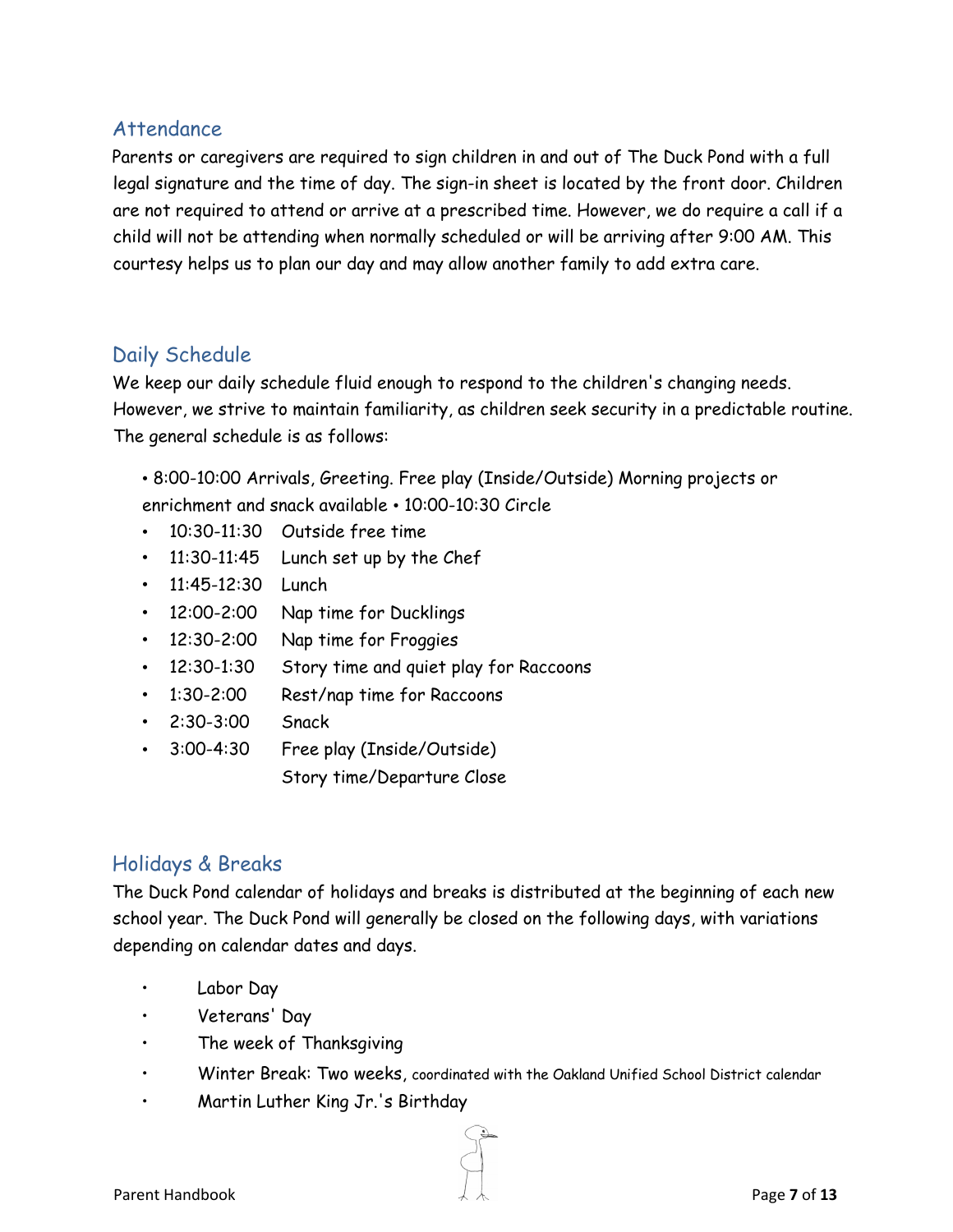- Presidents' Day
- Cesar Chavez Day
- Spring Break: One week, coordinated with the Oakland Unified School District calendar
- Memorial Day
- Independence Day week
- Summer Break: one-week preceding Labor Day

One or two Staff Development Days and parent/teacher conferences, both of which require closing the school, will be scheduled and announced at the beginning of the school year in September. Additional holidays may also be announced at this time.

### Health Policy

No child will be accepted into care with a contagious illness. If a child is determined to have contracted an illness during the school day, the parents will be contacted and expected to pick up the child within a reasonable amount of time. In case of emergency, we will call 911.

If your child has any of the following symptoms, we ask that you keep her/him home for 24 hours after the symptom has disappeared: diarrhea, vomiting, elevated temperature (100.4° or higher}, discharge from eyes, rash, prolonged discomfort, lethargy, or any other signs of communicable disease.

It is to everyone's benefit to reduce exposure to contagious illness among the children. For this reason, PLEASE USE CAUTION in deciding whether your child is healthy enough for school. We are not licensed to provide care to sick children. We appreciate your cooperation.

| Symptom/Diagnosis                | When Child will be sent home/<br>excluded                     | When Child may return                                               |
|----------------------------------|---------------------------------------------------------------|---------------------------------------------------------------------|
| Chicken Pox                      | When lesions are noticed or present                           | When all lesions are dried and<br>crusted<br>Typically takes 6+days |
| Diarrhea                         | After 2 occurrences at school                                 | When diarrhea subsides for 24<br>hours                              |
| Diaper Rash                      | If sores are oozing and leak body<br>fluid outside the diaper | When exclusions criteria is<br>resolved                             |
| Hand, Foot and Mouth<br>Syndrome | When lesions are noticed and present                          | Doctors note stating child is<br>not contagious                     |

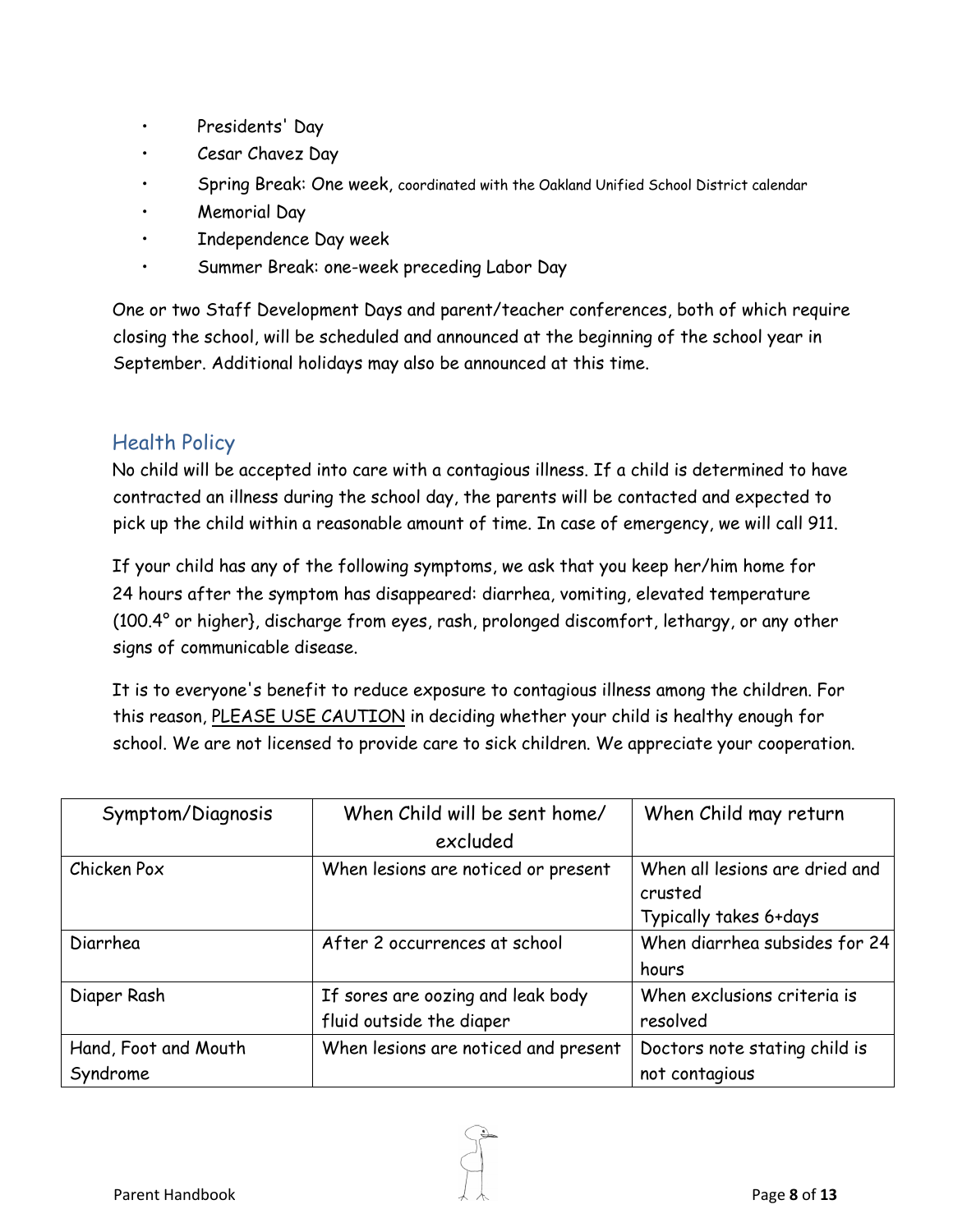| Head Lice                 | When nits/eggs are noticed or                           | After treatment                |
|---------------------------|---------------------------------------------------------|--------------------------------|
|                           | present                                                 |                                |
| Pink Eye (conjunctivitis) | When discharge is noticed                               | Doctors note stating the child |
|                           | Pinkish/red swollen or irritated eyes                   | is not contagious              |
| Strep Throat              | Child has positive throat culture                       | After 24 hours of antibiotic   |
|                           |                                                         | medicine                       |
| Vomiting                  | After two occurrences or if a fever is   After 24 hours |                                |
|                           | present                                                 |                                |

### COVID -19 Health Policy Addendum as of May 2022<sup>3</sup>

These procedures are in place to keep our community healthy and comply with local and state guidelines. Parents must immediately notify the school Director when any of the following conditions are present:

- A member of the Student's immediate family learns that they have been exposed to a person who has tested positive for COVID-19.
- A member of a Student's family tests positive for COVID-19.
- A member the Student's immediate family travels out of state or to regions within California with higher than average infection rates<sup>4</sup>.

Until further notice, the following rules are in effect:

- Only school staff and students will be allowed in the building classrooms. Special requests for access to the classroom will be considered on a case-by-case basis.
- Masks must be worn by parents or caretakers during drop-off and pick-up (parents, nannies, grandparents, baby-sitters, caretakers, etc.).

| Event                             | Action Taken by The Duck Pond                         |
|-----------------------------------|-------------------------------------------------------|
| A member the Student's            | School must be informed and the family member who has |
| immediate family learns that they | been exposed must test for covid.                     |
| have been exposed to a person     |                                                       |
| who has tested positive for       |                                                       |
| COVID-19.                         |                                                       |

<sup>&</sup>lt;sup>3</sup> This policy document may be revised periodically as conditions or CDC directives on COVID-19 evolve.

<sup>4</sup> https://www.cdc.gov/covid-data-tracker/#cases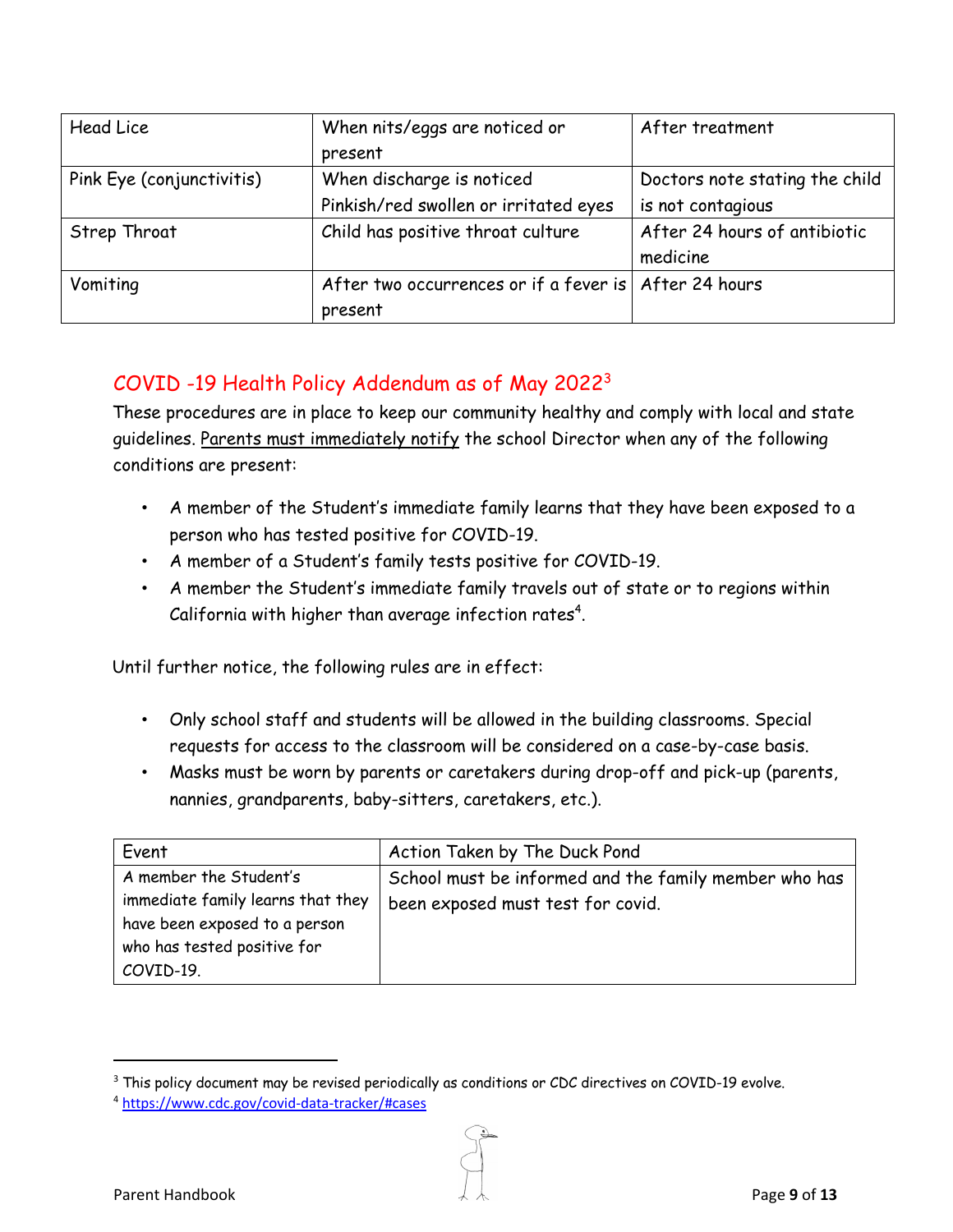| A member of a Student's family<br>tests positive for COVID-19.                                                                                                                                                                                       | The student will not be allowed to return to school for 3 days,<br>from the family member's symptom onset date, and the<br>Student achieves a negative COVID-19 test result.                                                                                                                                                                                                                                                                                                                                    |  |
|------------------------------------------------------------------------------------------------------------------------------------------------------------------------------------------------------------------------------------------------------|-----------------------------------------------------------------------------------------------------------------------------------------------------------------------------------------------------------------------------------------------------------------------------------------------------------------------------------------------------------------------------------------------------------------------------------------------------------------------------------------------------------------|--|
| Current Duck Pond Child tests<br>positive for COVID.                                                                                                                                                                                                 | The student will not be allowed to return to school until a<br>negative COVID-19 test result is achieved and 3-5 days have<br>passed from the time of symptom onset.                                                                                                                                                                                                                                                                                                                                            |  |
| When classrooms experience<br>three or more COVID cases<br>simultaneously.                                                                                                                                                                           | The entire classroom that the child or teacher was a part of<br>(i.e. upper or lower) will be closed for 2-5 days (per CDC) for<br>observations for signs of COVID-19 of the class members and<br>teachers and for additional sanitation of the classroom.<br>Children that have been vaccinated against COVID will be able<br>to come to school with a negative COVID test.                                                                                                                                    |  |
| A member of the Student's<br>immediate family, including the<br>Student, travels out of state or to<br>regions within California with<br>higher than average infection<br>rates.<br>A student shows symptom or<br>becomes ill during the school day. | Depending on the circumstances of that travel and the risk of<br>exposure to the student and their family, the Duck Pond may<br>require some period of quarantine/testing prior to allowing the<br>student back into their classroom. This period of self-<br>quarantine may last up to 5 days depending on unique conditions<br>of travel and exposure to risk.<br>That student will be isolated in pre-designated area of their<br>classroom. Parents will be notified immediately to pick-up their<br>child. |  |
| Masks at School                                                                                                                                                                                                                                      | Children are required to bring, and keep, a mask to school.<br>Depending on the nature of play in the classroom, they will be<br>asked to wear their masks whenever their play does not<br>conform to social distancing. The children will not be required<br>to wear masks outside.                                                                                                                                                                                                                            |  |
| Daily Health Screening                                                                                                                                                                                                                               | On a daily basis, every child's temperature will be measured.                                                                                                                                                                                                                                                                                                                                                                                                                                                   |  |

#### End of COVID -19 Health Policy Addendum of June 2020 Section

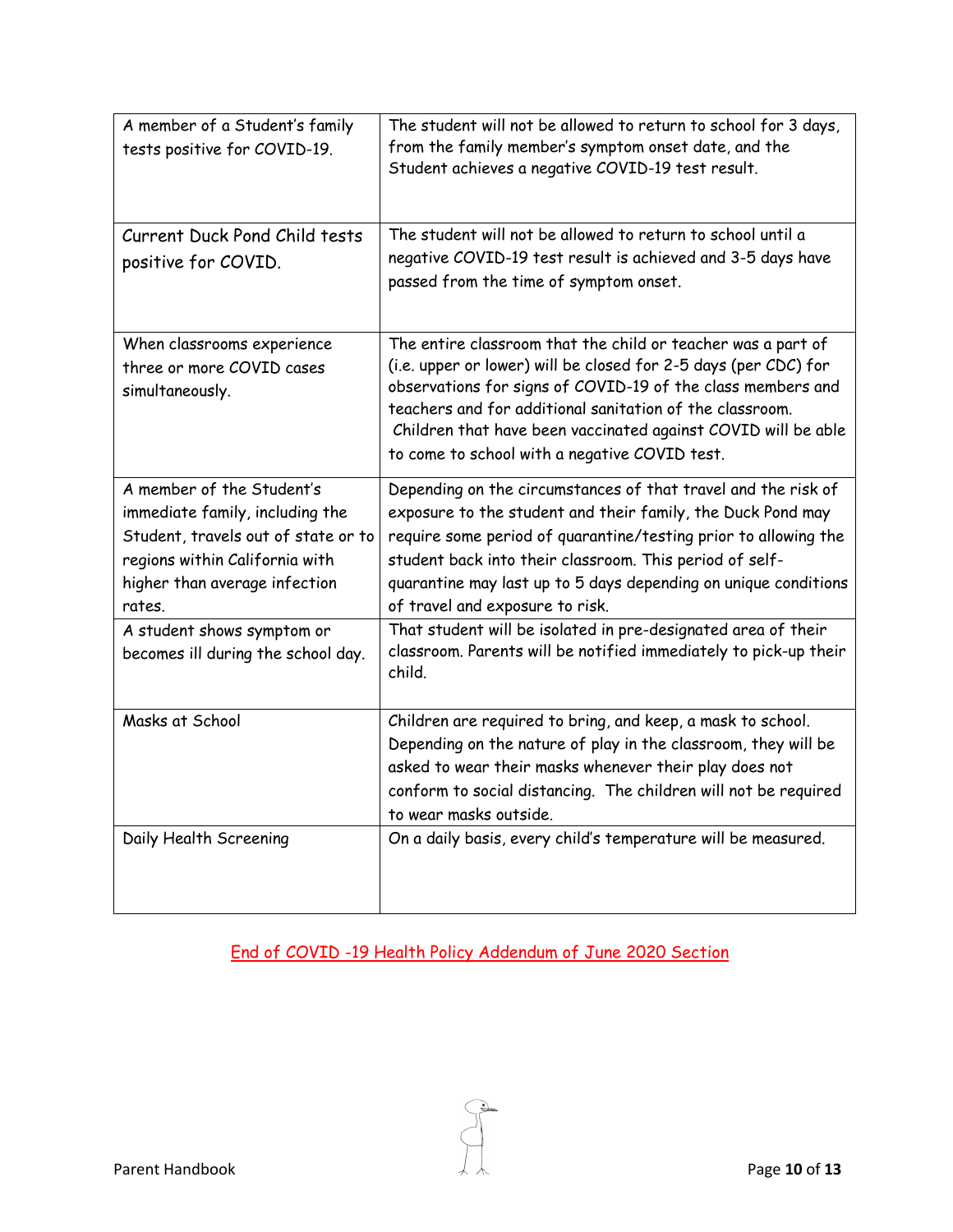#### Medication

We only administer doctor-prescribed medication in its original packaging, providing the required permission form is on file. This form must be updated.

#### Tuition Payment

Tuition is due in full by the 25th of each month and late if paid after the  $1<sup>st</sup>$ . Checks are payable to The Duck Pond.

The following fees will also be collected if applicable:

- Late Payment: \$10.00 per day if received after the 1st of the month.
- Returned Check Fee: \$25.00

#### Late Pick Up

Early arrival or late pick up will be charged at the rate of \$1.00 per minute. This fee is due at time of occurrence and paid directly to attending teacher. Repeated late pick up will result in termination of care.

#### **Contracts**

Each family will be required to sign a contract stipulating schedule, fees, and other policy agreements.

#### Schedule

Families are expected to adhere to their contracted schedules. Any schedule changes, including additional care hours, must be made in consultation with the director. PLEASE do not attempt to make any alternate arrangements for trades, etc. with other families. No credit is given for time not used due to illness or vacation. Additional care is available on an add-on basis and will be billed when rendered.

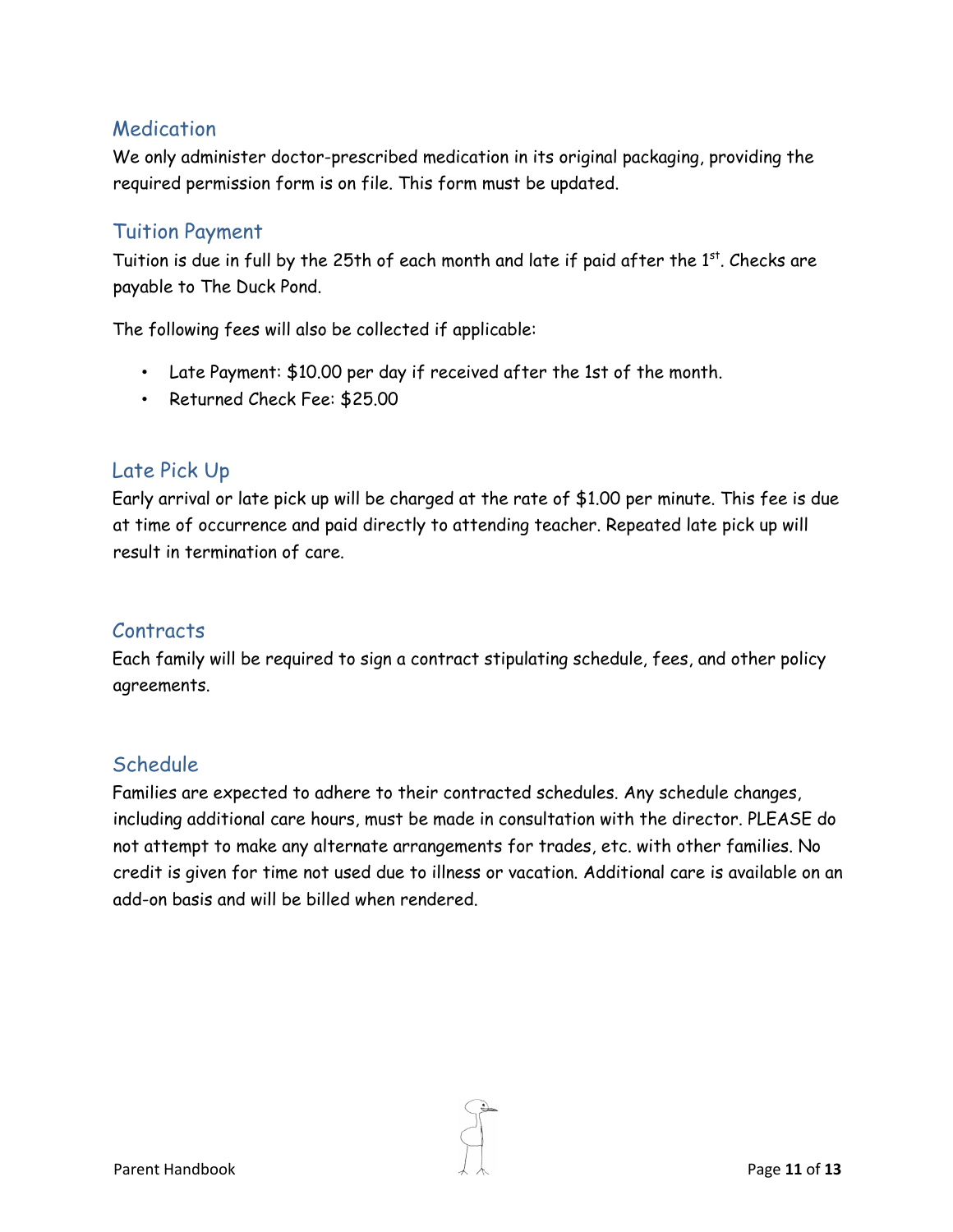# MISCELLANEOUS DETAILS

#### What to Bring?

- 1) A complete change of clothes, LABELED, including extra underwear, socks, and a sweater or sweatshirt, a hat, and rain boots.
- 2) *"Home diapers," labeled, if your child is not yet potty-trained. Please bring at least 4* for each day.
- 3) Comfort item/"lovey" (small stuffed animal, blanket, etc.), if needed
- 4) Pacifier and/or bottle, if needed. (Please provide milk or formula for bottles daily or weekly as required.)
- 5) 12oz Water Bottle

Please label absolutely everything with your child's name.

#### Lunches, Food Safety and Restrictions

Each child brings a lunch each day, to be stored in the child's cubby (with icepack) or in our refrigerator. Lunches are heated in our microwave, if necessary. We use glassware ONLY to heat food and transfer the food back to the child's container once heated. We serve two nutritious snacks, in the morning and in the afternoon, and provide drinks (water and/or milk) throughout the day. Water is available at all times. A snack menu is posted daily.

Be sure to let us know if your child has any special dietary needs or allergies. We will attempt to provide alternate snacks when possible. If a child has an extreme allergy to a food, such as peanut butter, then that food may be banned from The Duck Pond

In addition, the school provides a list of foods that are choking hazards. Some foods are not allowed at school at all such as chocolate. Whereas some foods are allowed if cut in half, such as grapes and hotdogs.

Each day, careful attention is paid to the contents of each child's lunch, and children are closely supervised while they are eating.

#### Birthdays

We love celebrating birthdays at The Duck Pond! We usually celebrate after nap (3:00PM). If you would like to provide a treat, please make sure it is a low sugar snack. Involve your child in the decision, and it is certain to be enthusiastically received. Families are welcome to join the celebration.